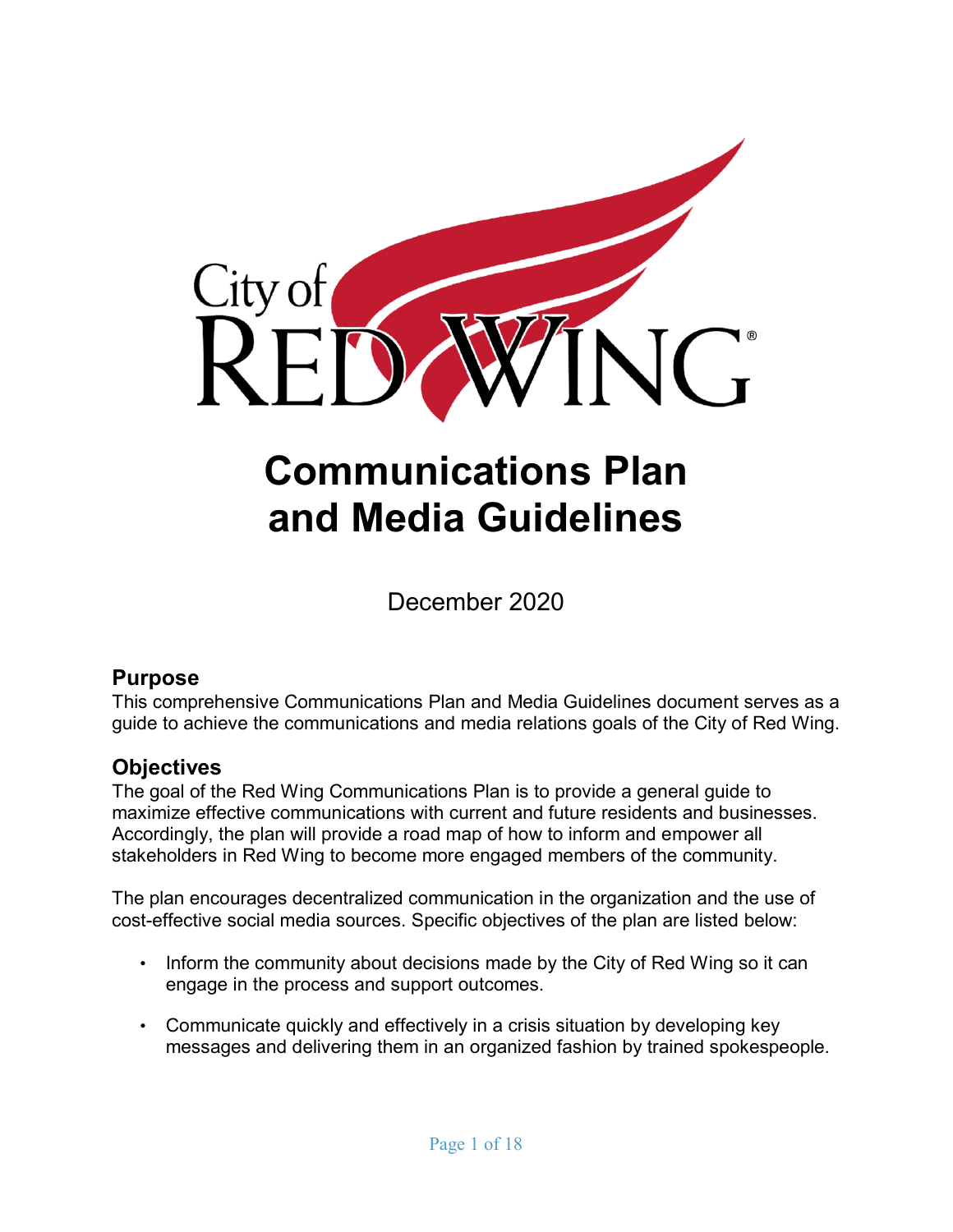- Provide feedback mechanisms so municipal customers may comment about City Council actions, City staff, City services, and programs.
- Promote effective internal communications within the City of Red Wing organization, using a regular exchange of information and programs that allow City employees to be "in the loop" on major issues affecting the city, and also perform their jobs more efficiently, cooperatively, and with a greater sense of satisfaction.

# **Communications Philosophy**

The City of Red Wing is committed to developing and maintaining an interactive partnership with all segments of the community through ongoing and meaningful communication with citizens, civic clubs, places of worship, city boards and commissions, local businesses, community-based organizations (Chamber of Commerce, Visitors & Convention Bureau, Downtown Main Street), elected officials, and City employees.

The City is committed to a proactive approach to communications. Each department is responsible for producing accurate and timely communications about City programs, services and activities, and developing feedback opportunities to ensure efforts meet the community's needs.

Effective communications will:

- Help policymakers and constituents cooperatively create and achieve common goals that will further the City's organizational goals.
- Support the City of Red Wing's philosophy of providing quality services to all customers equitably and in a responsive and caring manner.
- Strengthen the City of Red Wing's image and build support for municipal programs.
- Allow Red Wing residents to be informed about, and take full advantage of, City services.
- Educate and enhance citizens' understanding of issues facing the City of Red Wing.
- Promote an understanding of, and compliance with, City ordinances.
- Reinforce a sense of openness that encourages citizen participation in local government.
- Foster a sense of community among Red Wing residents.
- Grow relationships with other units of government, business and civic groups, and organizations active in Red Wing such as the Chamber of Commerce,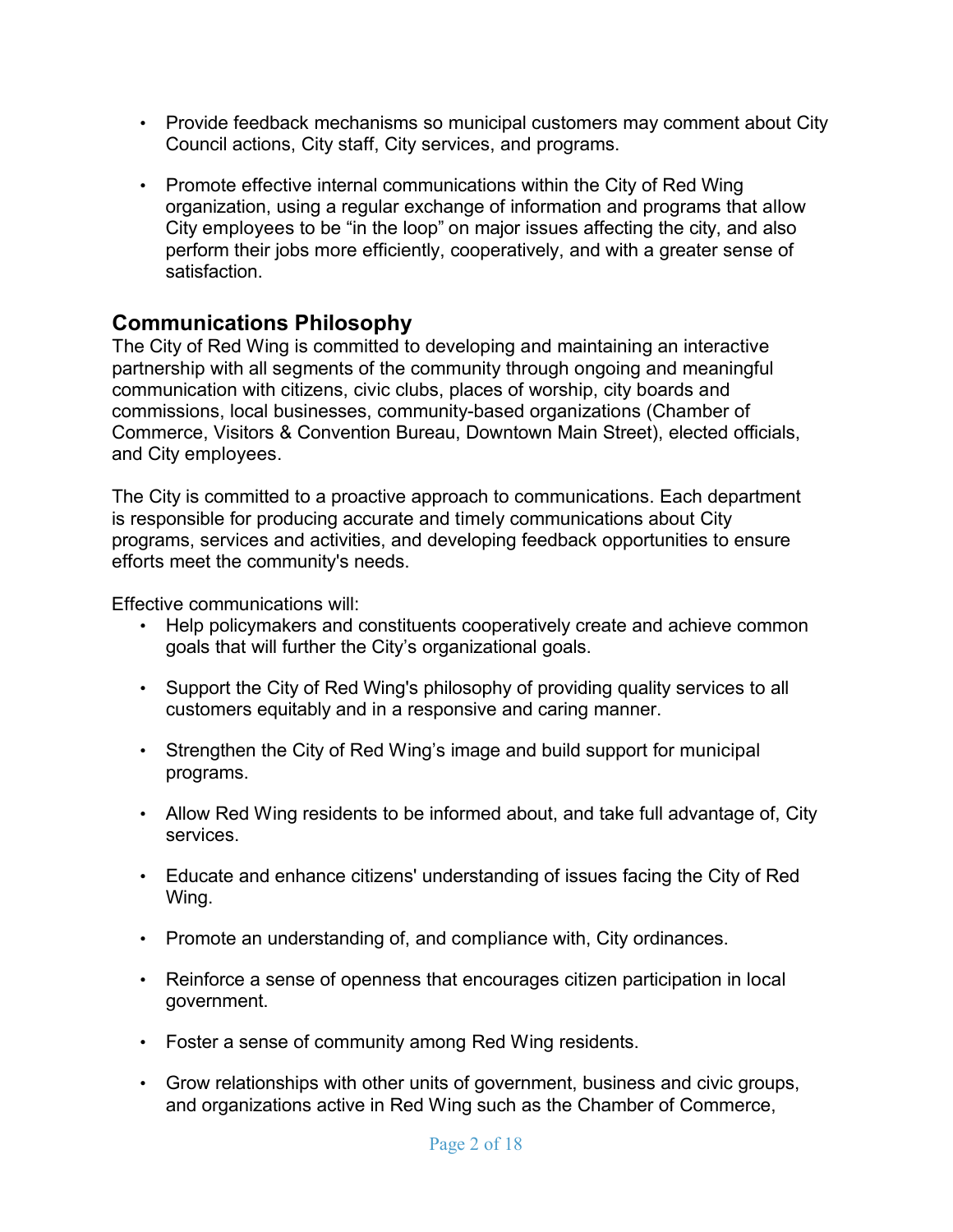Visitors & Convention Bureau, Goodhue County, Red Wing Port Authority, and major employers.

• Encourage ongoing open communication among customers, community groups, Red Wing City Council members, and City employees.

# **Target Audiences**

**Current residents.** Inform them and keep them engaged in the city as stakeholders that aspire to be kept "in the loop." Be sensitive to members of diverse communities within Red Wing and encourage involvement of people from all backgrounds.

**Current business owners.** Show them support for locating in Red Wing, inform them of local business developments, ordinance changes, etc. Ensure they are receiving accurate information to help their businesses thrive in the city.

**Prospective residents.** Recruit them to live in the city and help them become a productive part of our community.

**Prospective business owners.** Through the forward efforts of the Port Authority, recruit businesses to locate in the city to improve municipal tax revenue. Red Wing can recruit new businesses by showcasing its concierge approach to City services, along with its great location and any applicable development incentives.

**Residents and government officials in nearby cities and communities.** Maintain a positive reputation for Red Wing, help build bridges between communities for mutual benefit, encourage intergovernmental partnerships. Make sure Goodhue County and Pierce County are engaged partners with a stake in the success of Red Wing.

**Business owners in nearby cities.** Encourage businesses to add second locations in Red Wing in order to expand their customer base.

**County, state and federal officials.** Red Wing must keep these individuals apprised of local issues, successes and concerns so they can be the best possible representative of the community at various levels of government.

**Media in the Greater Twin Cities, Rochester and western Wisconsin region.** Red Wing is close enough to the Minneapolis-St. Paul metropolitan area to be covered by the major network news channels and newspapers. Red Wing also receives coverage from media in Rochester and other nearby media markets. It is important to proactively keep journalists informed of developing stories so the City is not taken by surprise or put on the defensive.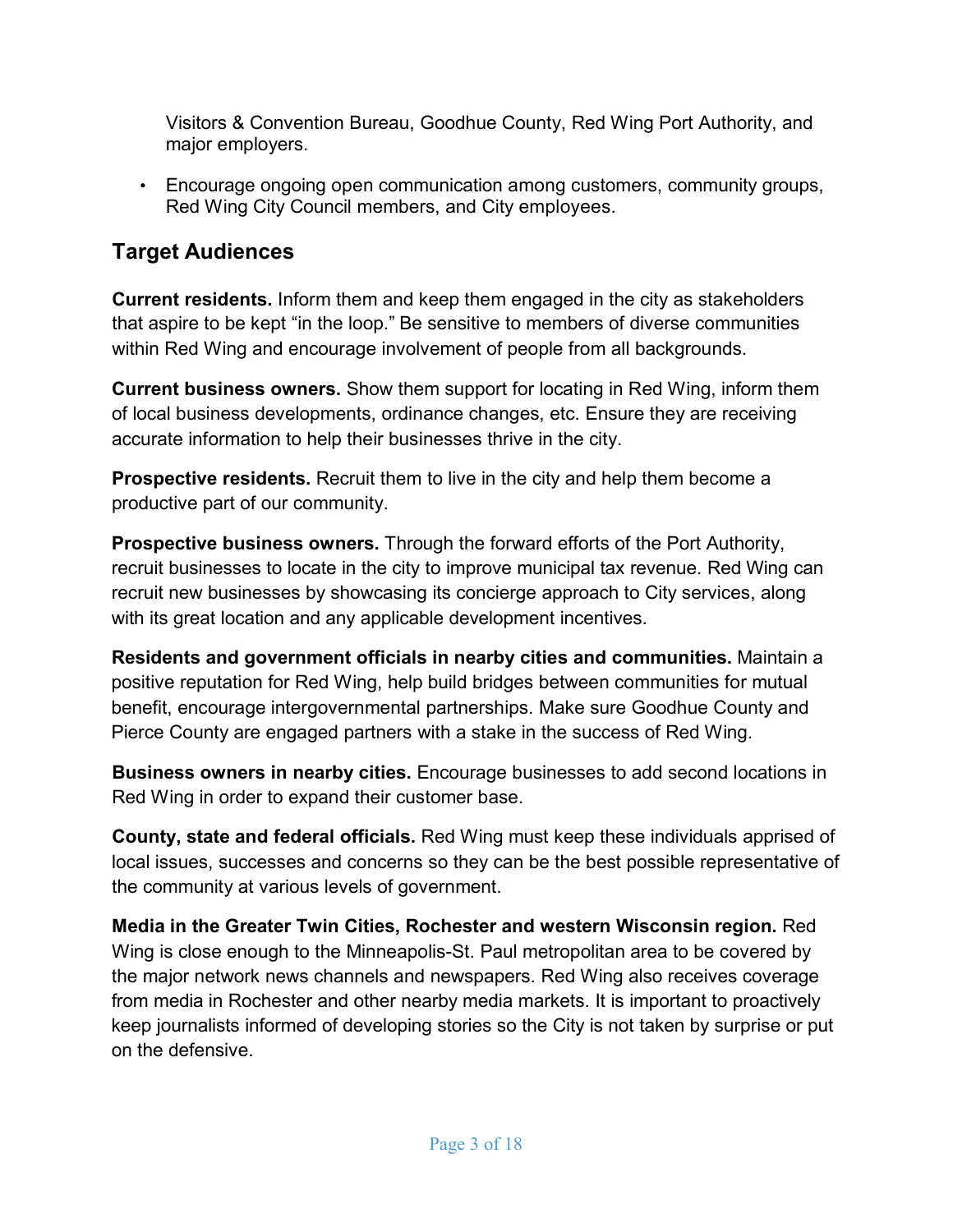## **Communications Tools**

#### **Local Government Access Channel 6**

Audio/Video Technicians are employees in the Administrative Services Department. Audio/Video Technicians produce live broadcasts of City government meetings and activities and assist with communications-related assignments and special events. They also help to coordinate all public information with the Administrative Services Director to ensure consistency throughout Channel 6, the website, and social media.

Audio/Video Technicians prepare community calendar information and air the content on government access Channel 6. They gather information from City departments and the public for broadcast. This also includes the video-on-demand and live streaming sites. They also assist with producing original programming related to City events, initiatives, or public information for broadcast. They recommend program ideas, assist with development of interview questions, and coordinate on-location shoots.

#### **Online Communications**

The City website, intranet, social media, and government access sites are managed by the Administrative Services Director. The Administrative Services Director is responsible for development, structure and functionality, training, and public use of all online communications. Public Access programming is managed by cable service providers and serves to provide non-government information which strengthens the social network and fabric of our city.

The City website serves as the official voice of the City. This is where formal communications related to City events and projects including news articles, events, and calendar updates. The website also has information about City parks, cemeteries, volunteer opportunities, and job postings.

Social media allows two-way, real time communication with citizens. The City posts information related to snow emergencies, road closures, meeting announcements, etc. Currently, the City updates Facebook, Twitter, Instagram, and YouTube.

In 2012, the City created an intranet to assist with communications to City employees. The City of Red Wing CityWeb features a complete telephone directory, facilities information, and forms. Weekly updates are also provided by Administration in an informal blog style allowing employees to comment on the information that is posted.

#### **Online communication sites are as follows:**

**City website:** [www.red-wing.org](http://www.red-wing.org/)  **City Beat:** online newsletter [www.red-wing.org/278/City-Beat](https://www.red-wing.org/278/City-Beat) **Facebook:** [www.facebook.com/CityofRedWingMN/](https://www.facebook.com/pages/City-of-Red-Wing) **Twitter:** @Ci[tyofRedWingMN](http://www.red-wing.org/iscommunications.html#!/CityofRedWingMN) **Instagram:** @CityofRedWingMN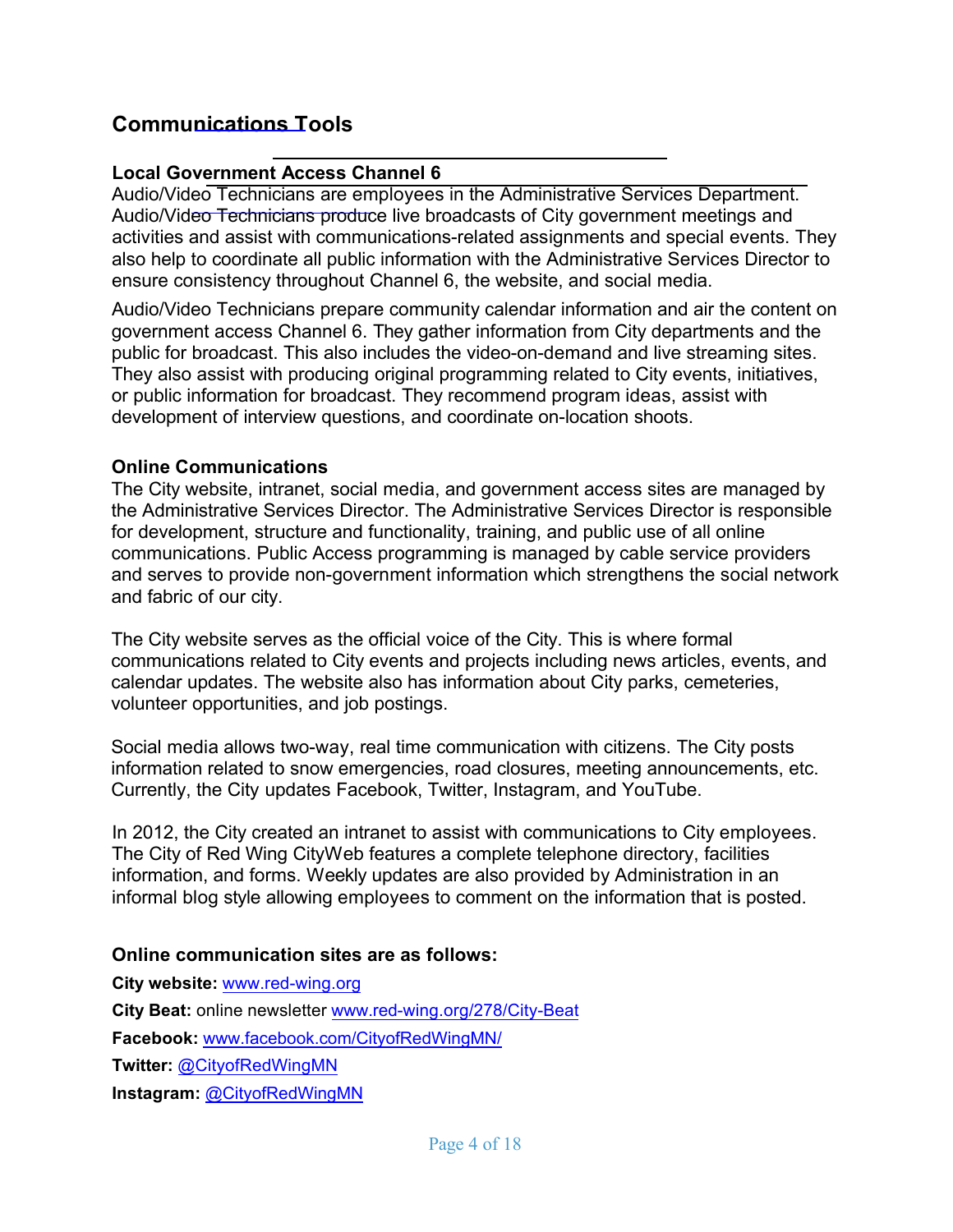**YouTube:** [www.youtube.co](http://www.youtube.com/user/CityofRedWing)m/CityofRedWing

**Video-On-Demand:** [www.red-wing.org/129/Agendas-Meetings](https://www.red-wing.org/129/Agendas-Meetings) **Streaming:** [http://red-wing.granicus.com/player/camera/2?publish\\_id=2&redirect=true](http://red-wing.granicus.com/player/camera/2?publish_id=2&redirect=true) **CityWeb:** [city.redwing.int/cityweb/](http://www.red-wing.org/city.redwing.int/cityweb/) (only available on the City network)

These online sites offer an opportunity to communicate with a group of Red Wing residents that has, generally, been unreachable, uninterested, and unrepresented in local government. The social networking sites can be used to inspire younger residents to become engaged in local government. Ultimately, the goal is to see these age groups represented on boards and commissions, as elected officials and in other aspects of the decision-making process for local government. Another objective is to broaden access to city government through the use of the World Wide Web.

These social media sites have been used with great success to gain exposure for various public service announcements, and promote various public meetings at no cost other than staff time to post information on the sites.

#### **Community Engagement**

The mission of the Community Engagement Specialist is to create a stronger two-way conversation between the public and city government. The Community Engagement Specialist, along with city departments, listens to community members and gathers input to ensure residents are at the core of how the City works and operates.

## **Key Goals**:

- Establish creative ways for City government staff and elected leaders to meet and interact with the public;
- Continue to find ways for the public to give input into the decisions that affect them;
- Build stronger relationships with communities where trust has been broken or still needs strengthening in order to form long-lasting, respectful, shared commitment. This includes Prairie Island Indian Community, our Hispanic community, and residents of all backgrounds who may feel isolated, unwelcome, or disconnected.
- Incorporate the City's health-equity toolkit into policy decisions so our policies and practices are fair and equitable;
- Encourage more people of different ages and backgrounds to get involved with and participate in city government, especially in appointed and elected positions.
- Involve more youth in city government;
- Develop ways to identify gaps and measure community progress, especially as it relates to metrics and goals outlined in the Red Wing 2040 Community Plan and city government's 10-Year Strategic Plan.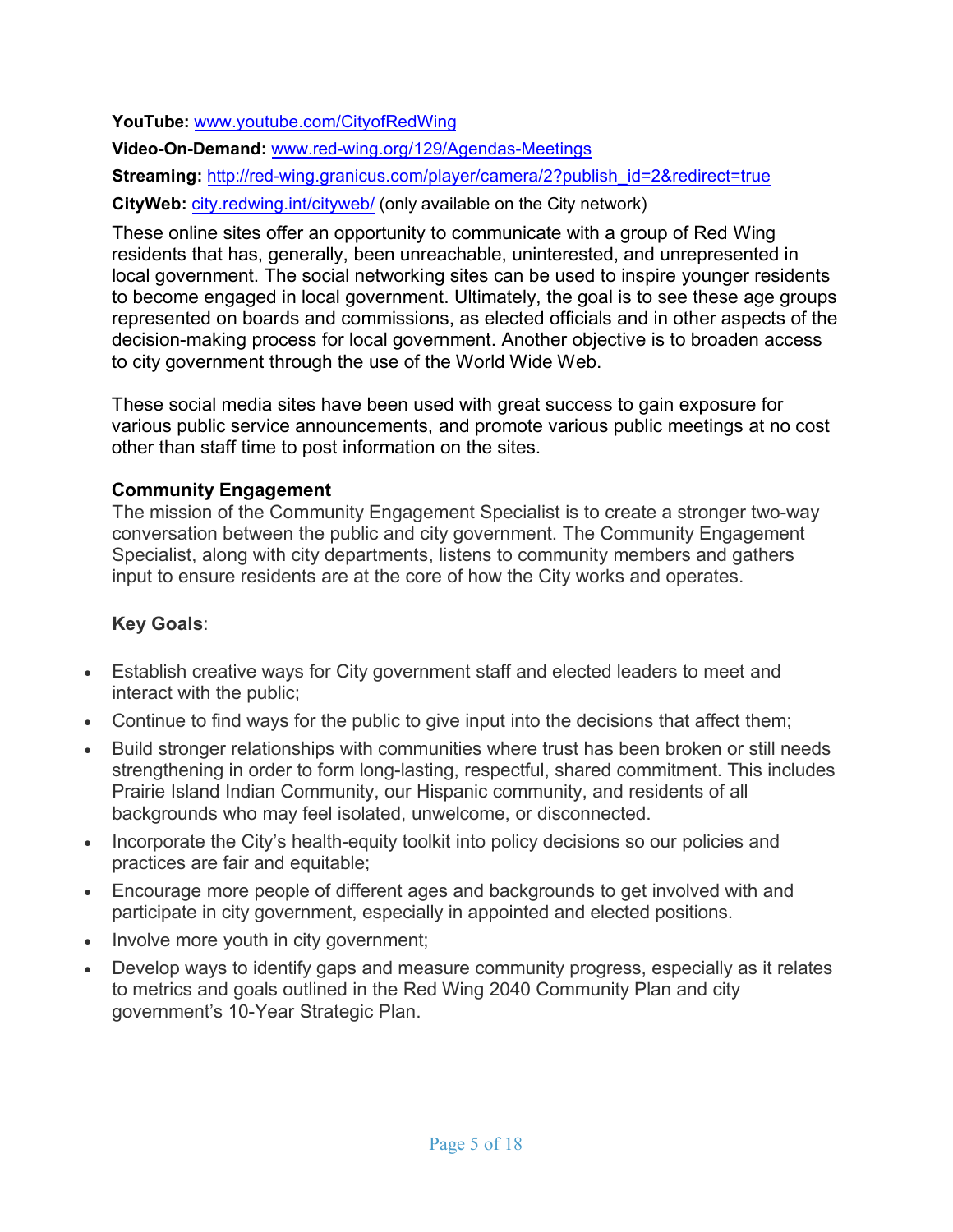#### **Resident Survey**

A statistical survey is conducted every three to five years. Staff then works through the vendor to refine the questions, conduct the survey, tabulate results, and present the information to the City Council.

#### **Crisis Communications**

In the event of a crisis situation involving city government, the interests of Red Wing's citizens, the public, the media, elected officials, and City staff are best served by timely dissemination of accurate and up-to-date information related to the crisis. A crisis situation could result from a variety of occurrences such as:

- People (scandal, injury, death)
- Products (safety, contamination)
- Process (fire, explosion, labor strike, operational error)
- Issues (environmental situation, investments)
- Security (theft, vandalism, extortion)
- Natural disasters (flood, tornado)
- A nuclear emergency at the Prairie Island Nuclear Power Plant

# **City of Red Wing Media Guidelines**

The City of Red Wing must be proactive in providing reliable information of concern to residents, employees, the news media, and local businesses.

#### **Goals**

The goal of the City of Red Wing's Media Guidelines document is to ensure that all City employees and elected officials are familiar with best practices that will guide their interactions with the news media.

All City officials should aim to have a healthy relationship with the local media and be prepared for effective media interaction so that Red Wing residents, business owners and other stakeholders are equipped with accurate information on all topics covered by the press. Accordingly, the plan will provide guidance on how to inform and empower all stakeholders to become more engaged members of the community. These topics include:

- City of Red Wing policies, views and activities
- New developments being proposed for Red Wing
- City programs and services
- Ways the City is trying to attract new businesses, residents, and visitors
- Crisis situations (weather, fires, derailments, terrorism, property damage, etc.)
- Adverse weather conditions
- Situations that could impact the City's integrity or reputation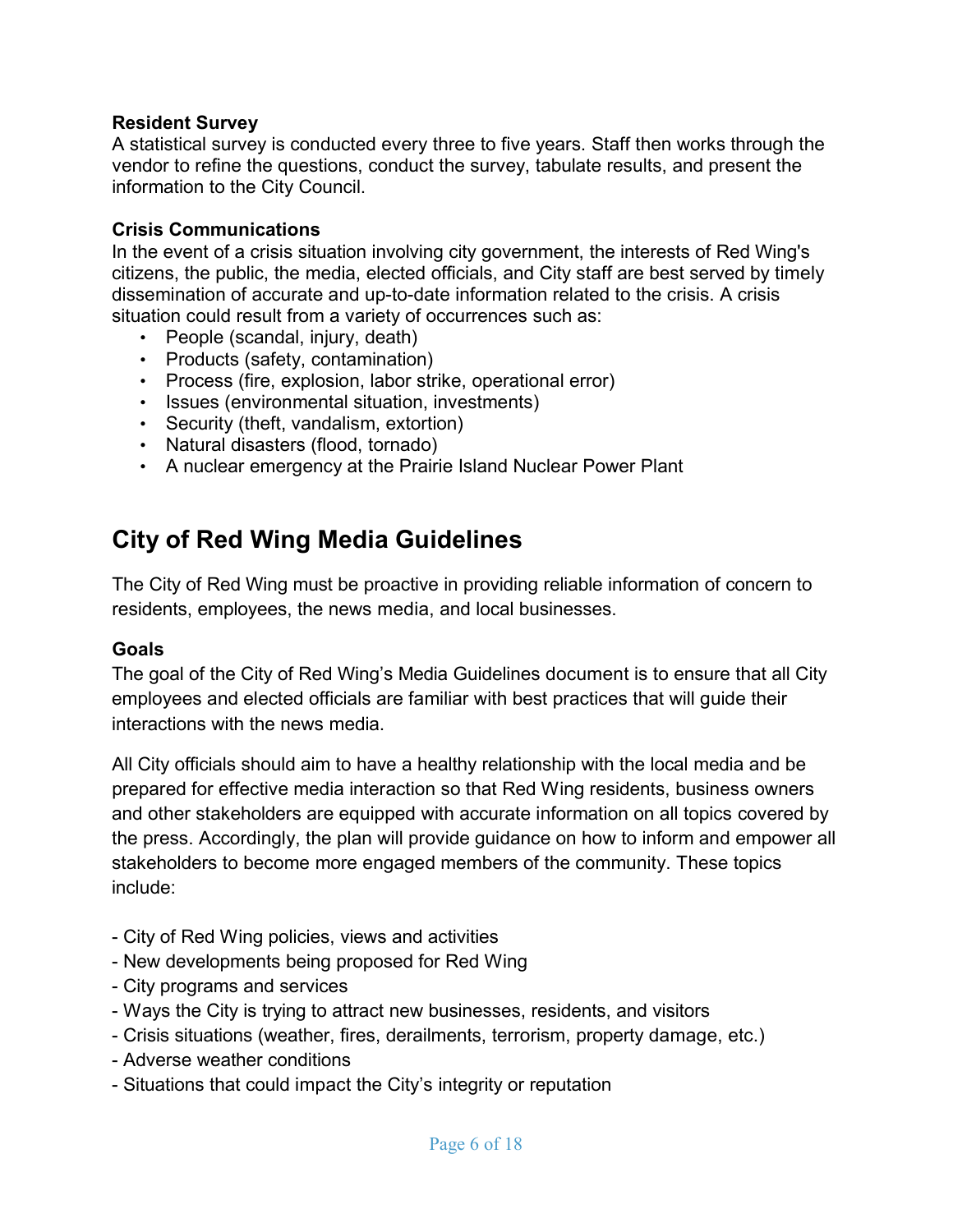#### **Guidelines**

- Information provided to the media should reflect the consensus opinion of the Red Wing City Council or the City administration's interpretation of the City Council's policy, and should not reflect the personal views of a City employee.
- When contacted by the media, employees and elected officials should contact the City Council Administrator or Public Information Officer/Administrative Services Director prior to the interview. Staff will assist with developing key messages for the interview. If this is not possible, the official should contact the City Council Administrator or designee shortly following the interview.
- Assume that everything said to a reporter is ON the record.

#### **Key tools**

- News releases
- Media list (contact information for all reporters and news outlets)
- Fact sheets
- City information (maps, demographics, safety records, organizational chart)
- Interviews
- Public meetings
- Press conferences
- City correspondence (letters, emails, utility bill inserts, city newsletter)
- City website
- Letters to the editor
- Guest columns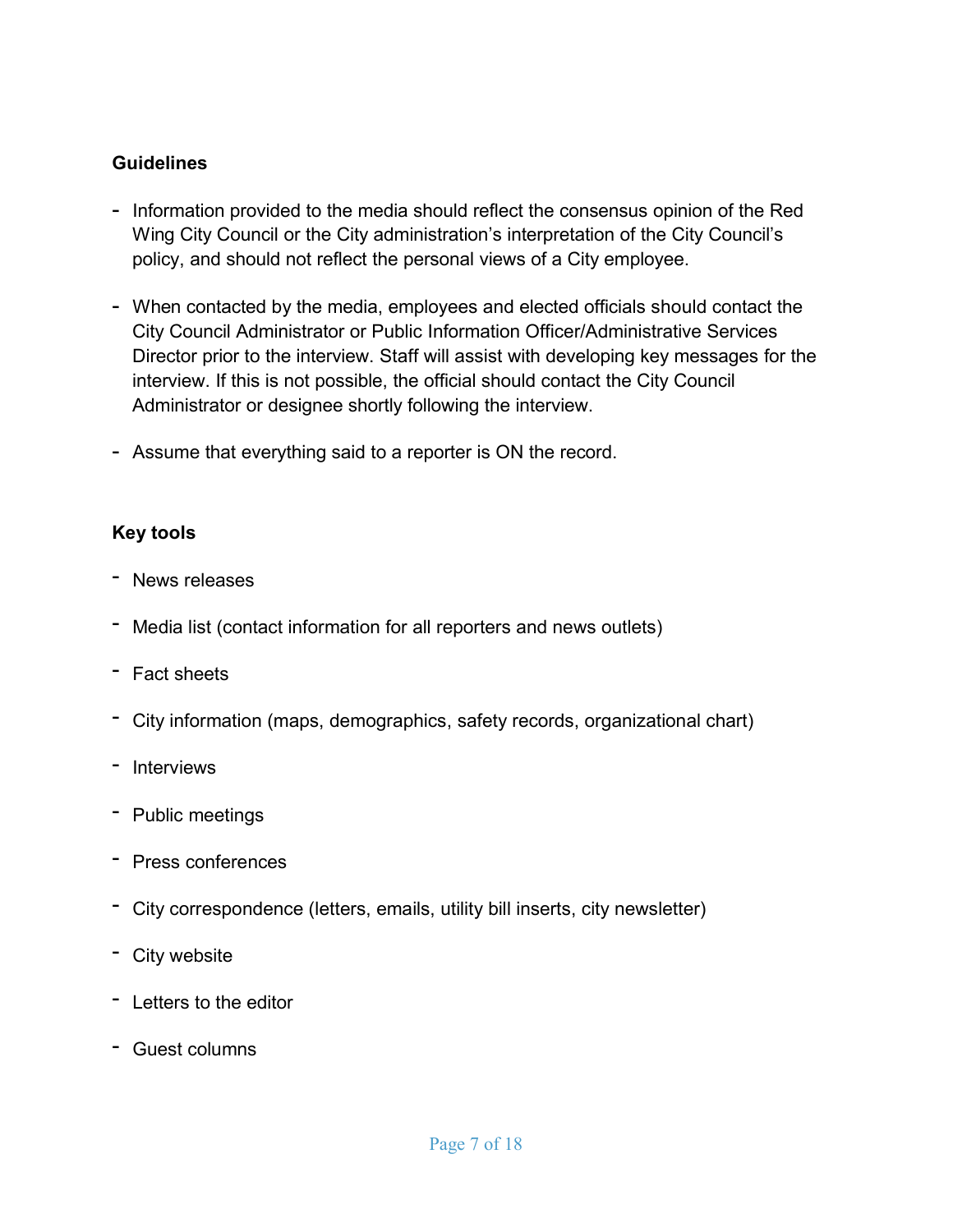# **Media Interview Best Practices**

You never get a second chance to make a first impression. Once you are on tape or quoted in the paper, you can't take it back. And it's even more challenging now due to the Internet. Your comments are not just out there for a day, they are out there forever in the speed of a few clicks of a mouse. However, there is an art to making media coverage work in your favor.

Here are some basic skills that will help individuals faced with a media interview.

#### **Basic points**

- Reporters are neither your friends nor your enemies
- Keep your own messages in mind
- With preparation, you can influence the outcome of the story

#### **Your mission is twofold**

- Meet the reporter's news needs if you choose to
- Get your message across

#### **When a reporter calls**

- Never engage in an immediate interview. Tell the reporter you are busy at the moment (which is *always* true), but emphasize that you want to respond as promptly as possible.
- Get the reporter's name, phone number, email, deadline, and a brief summary of what the reporter wants to know.
- Arrange a time at which you or the reporter will initiate a second call.
- Take some time to prepare for the interview.

#### **How to prepare**

- Consult with the appropriate content expert(s) on the topic at hand.
- Determine one to three key messages you want to get across in an interview.
- Think of a human story and/or compelling statistics that illustrate each of your key messages.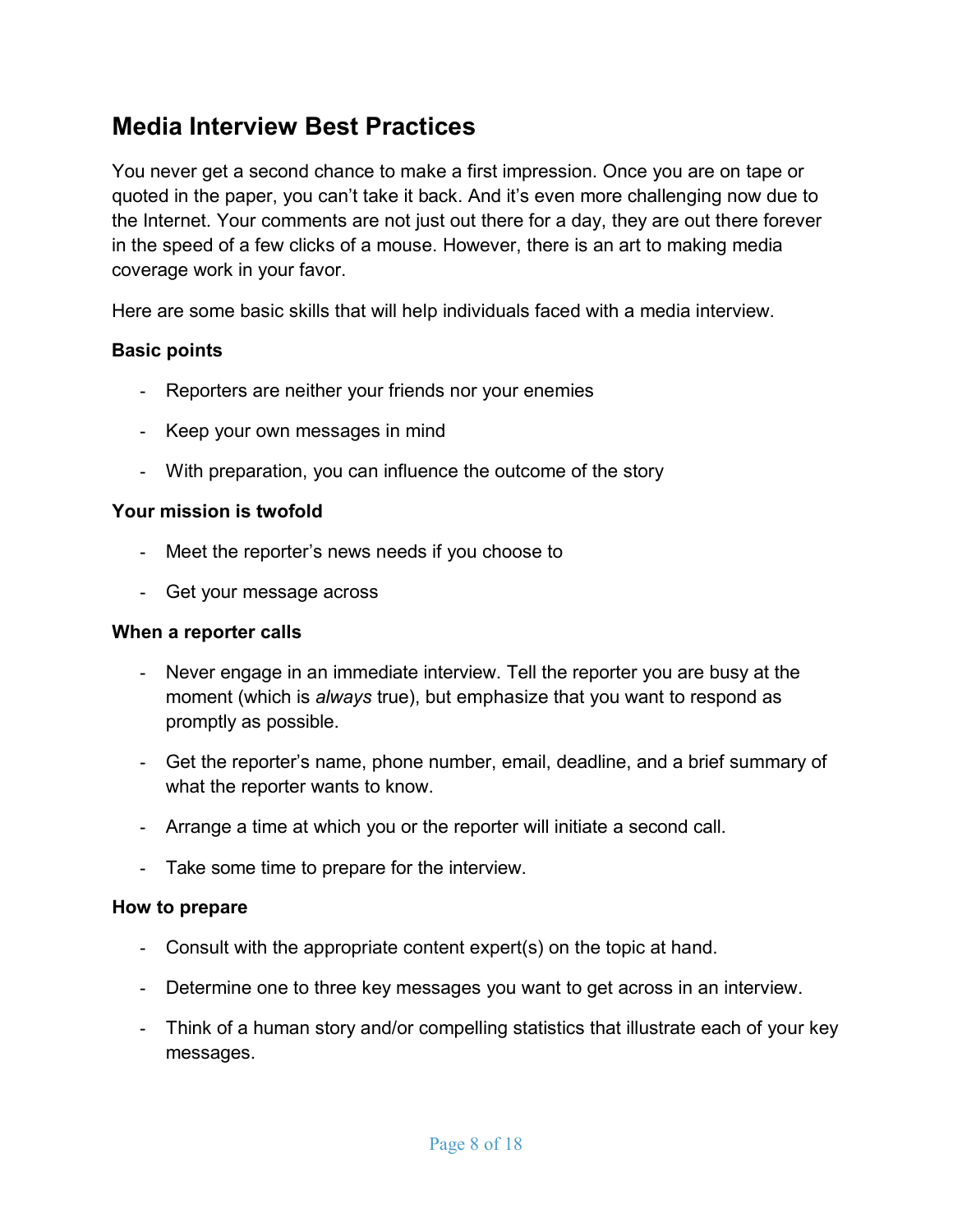- Remember that the reporter has limited space and time, so prepare clear, concise, quotable answers.
- Using the information the reporter gave you in response to your earlier questions, anticipate what the reporter will ask.
- Be sure the most important information you have is in the first one or two sentences of your answer. Be prepared to support what you say with specific examples and data.
- Anticipate questions that will be difficult to answer. Work on the answers until you are comfortable.
- Think about what your ideal quote on this subject would be. Practice saying that quote out loud.

#### **What are key messages?**

Key messages are the one to three important points about your subject that you want to convey in an interview. It takes some time and hard thinking to boil down everything you know about the subject into the most important points.

Remember, the key messages must be what's most important to the reporter's readers, listeners or viewers, not what is the most important to you and your organization.

#### **When developing key messages, make sure they meet the following criteria:**

- They're true
- They're concise
- They're memorable
- They sound like a human being, not an institution
- They can influence your audience

#### **How are key messages used?**

#### **1) As an answer to a question**

Sometimes, you will get a question from a reporter like, "What's this all about?" If you get a general question like this, recite all of the key messages as your answer.

#### **2) Logically connect a key message to the question**

This is a bit trickier. You will be asked questions you don't want to answer, and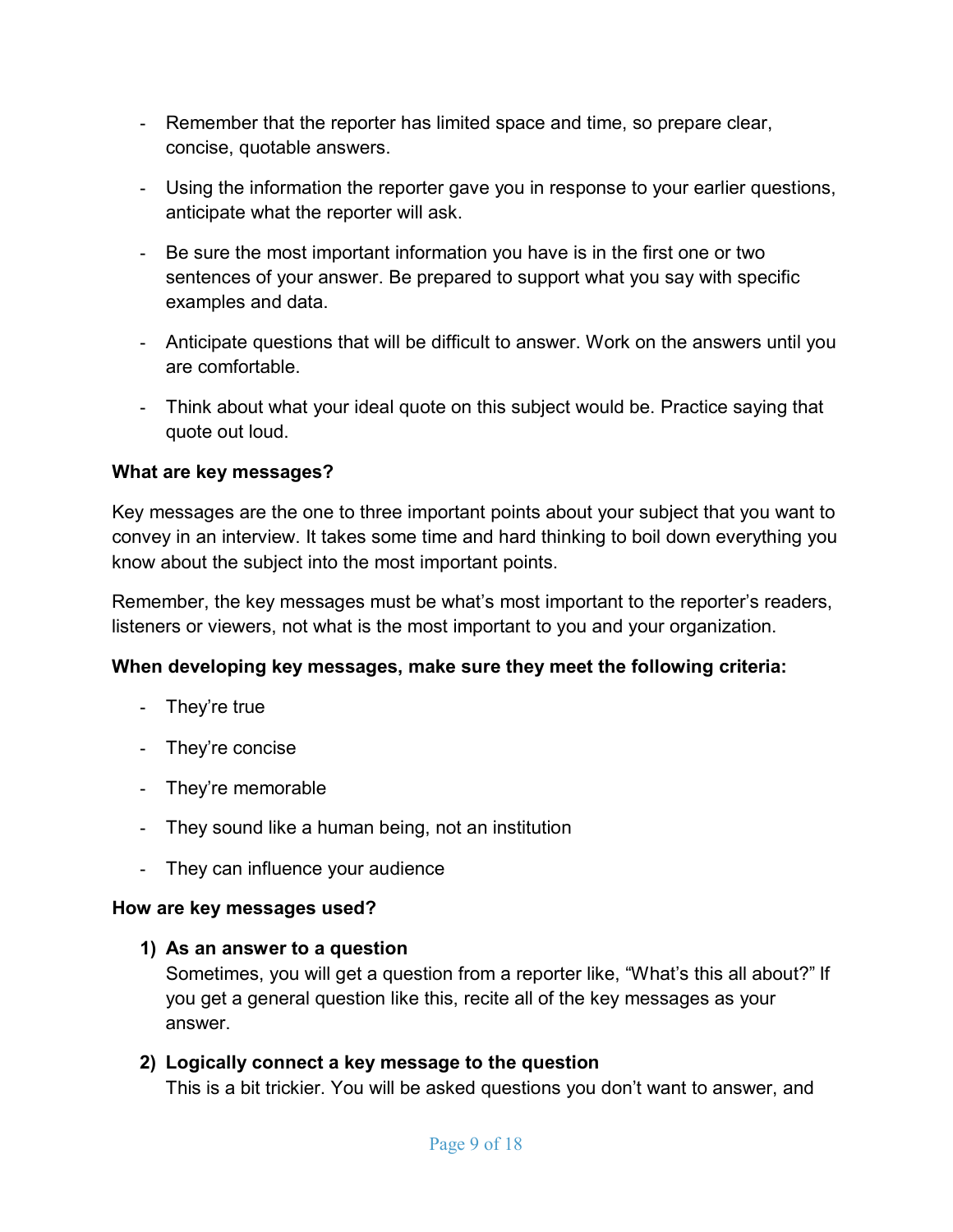you can't evade them. You need to quickly answer the specific question, then get back to territory you feel comfortable with by attaching a logical key message.

#### *Example:*

*Interviewer:* What does the governor think of the senator's political troubles? *Spokesperson:* Not much. The governor is concentrating on his initiatives concerning education, the environment and the economy. *Lesson learned:* The spokesperson answered the question in two words, then used the rest of his answer to insert one of his key messages about the governor's priorities.

#### **3) Repeat key messages**

Don't worry about sounding like a broken record. Stay focused and repeat your key messages as often as you can. That way, you give the reporter context and your audience is more likely to remember your key points.

#### **Interview preparation checklist**

#### **Before doing the interview, answer these questions:**

- Which reporter or anchor will do the interview?
- Why do they want to talk with me?
- What kind of story are they doing?
- What publication, station or website is represented?
- What kind of information do they want?
- Do they want to shoot video or take photos?
- When will the story be published or broadcast?
- How will the interview be used?
- Who else is being interviewed and supplying information?
- How much time will the interview take?
- Where and when will the interview be held?
- Should I record the interview?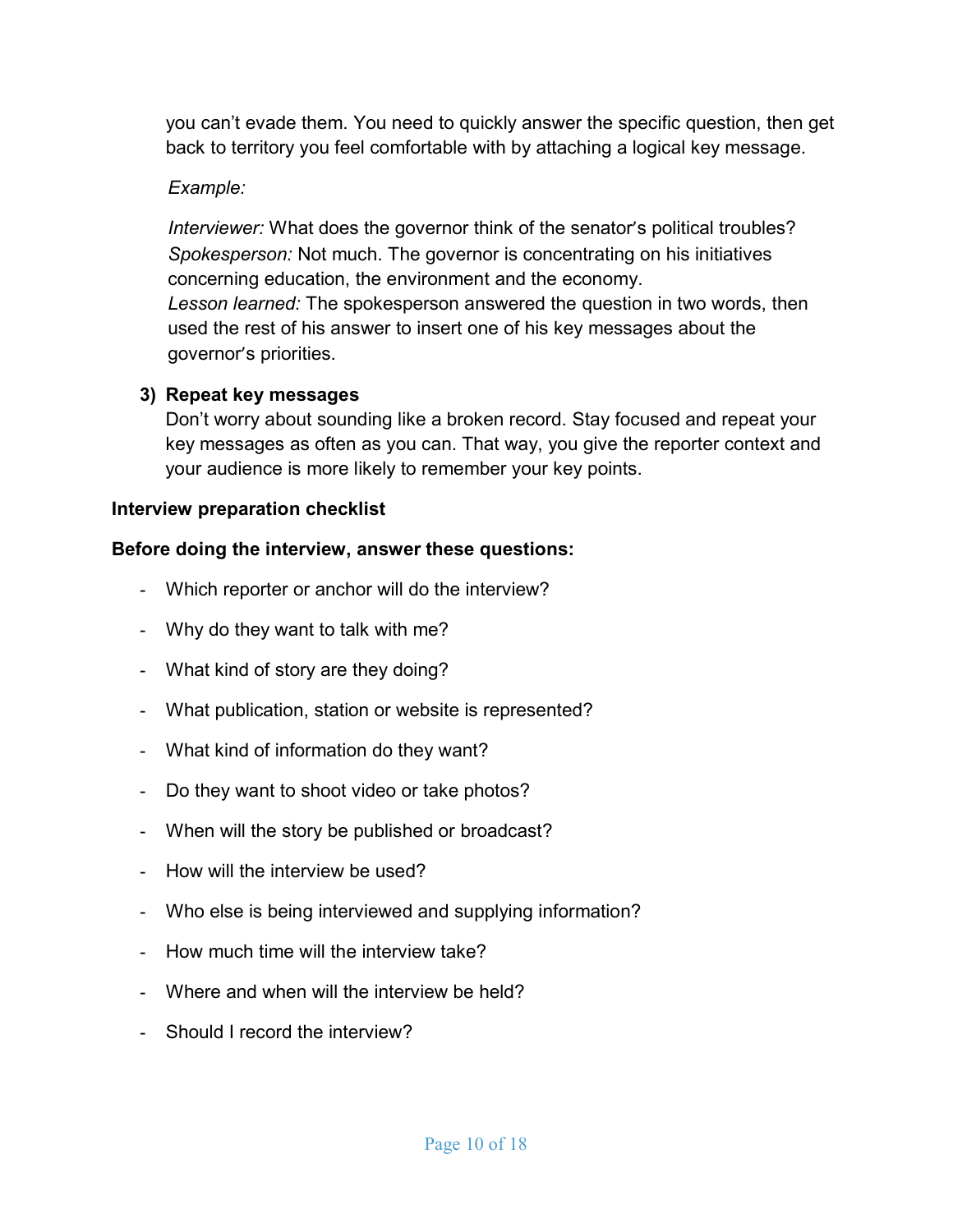#### **Have I prepared by…**

- Defining my communications objectives and key messages?
- Organizing and identifying the support I will need from my staff?
- Developing sample questions?
- Developing sample answers?
- Determining the ground rules (mine and theirs?)
- Gathering evidence to support my assertions?
- Identifying a human example that will illustrate my points?
- Preparing important numbers or statistics for the reporter in written summary, table, charts, or graphs?
- Preparing notes I can put in front of me as I interview (radio and phone only)?
- Conducting an interview rehearsal?

#### **Conducting the interview**

Remember, the reporter's job is to tell a good story – not hurt you and make you look bad (nor help you and make you look good). Don't be affected by the reporter's charm, aggressive demeanor, or apparent sympathy with your point of view. Only pay attention to the content of the question.

#### **Be brief, simple, clear and slow in your answers**

- Use short sentences.
- The less complex you are, the less room for error.
- Don't use jargon.
- Make your point at the top, and don't beat around the bush

#### **Have in mind what you want to say**

- Insert key messages where they logically fit.

#### **Support your points**

- Use human anecdotes, comparisons and examples.
- Choose two or three compelling statistics.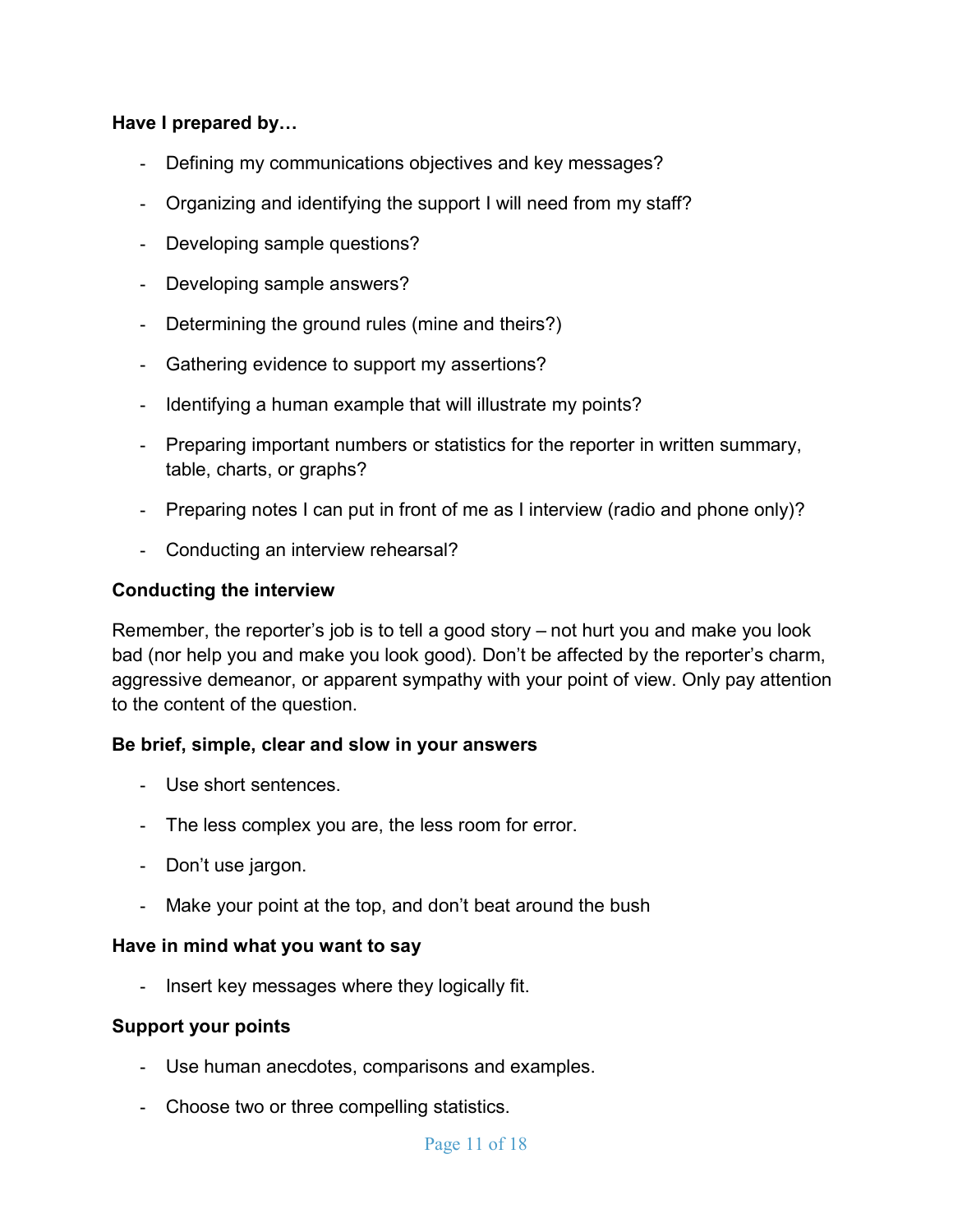#### **Don't over answer the question**

- When you have said what you want to say, stop talking don't fill the silence.
- Avoid going off on tangents.

#### **If you don't know the answer, say so**

- Don't bluff.
- Say you will find out the answer, and do so. Call back the reporter quickly.

#### **Answer the tough questions truthfully**

- Don't dodge. If something has not worked out as well as you hoped it would, say so. Explain why.

#### **If you aren't going to answer a question, explain why**

- NEVER say "no comment" without an explanation. Often, even if you say "no comment," the reporter will use what you say anyway.
- Legitimate reasons not to comment include:
	- o Proprietary information
	- o Pending litigation
	- o Internal review not completed

#### **If a reporter asks several questions at once, choose one**

- If two related questions are asked, answer them in the order you choose.
- If a barrage of questions is asked, choose the one you like best.

#### **Correct mistakes, tactfully**

- If the question is based on faulty information, or a false premise, say so simply, matter-of-factly, and politely.
- Do not condescend.

#### **Be creative (within reason)**

- Use metaphors and descriptive language, if that comes naturally.
- Use humor only if it is not open to misunderstanding.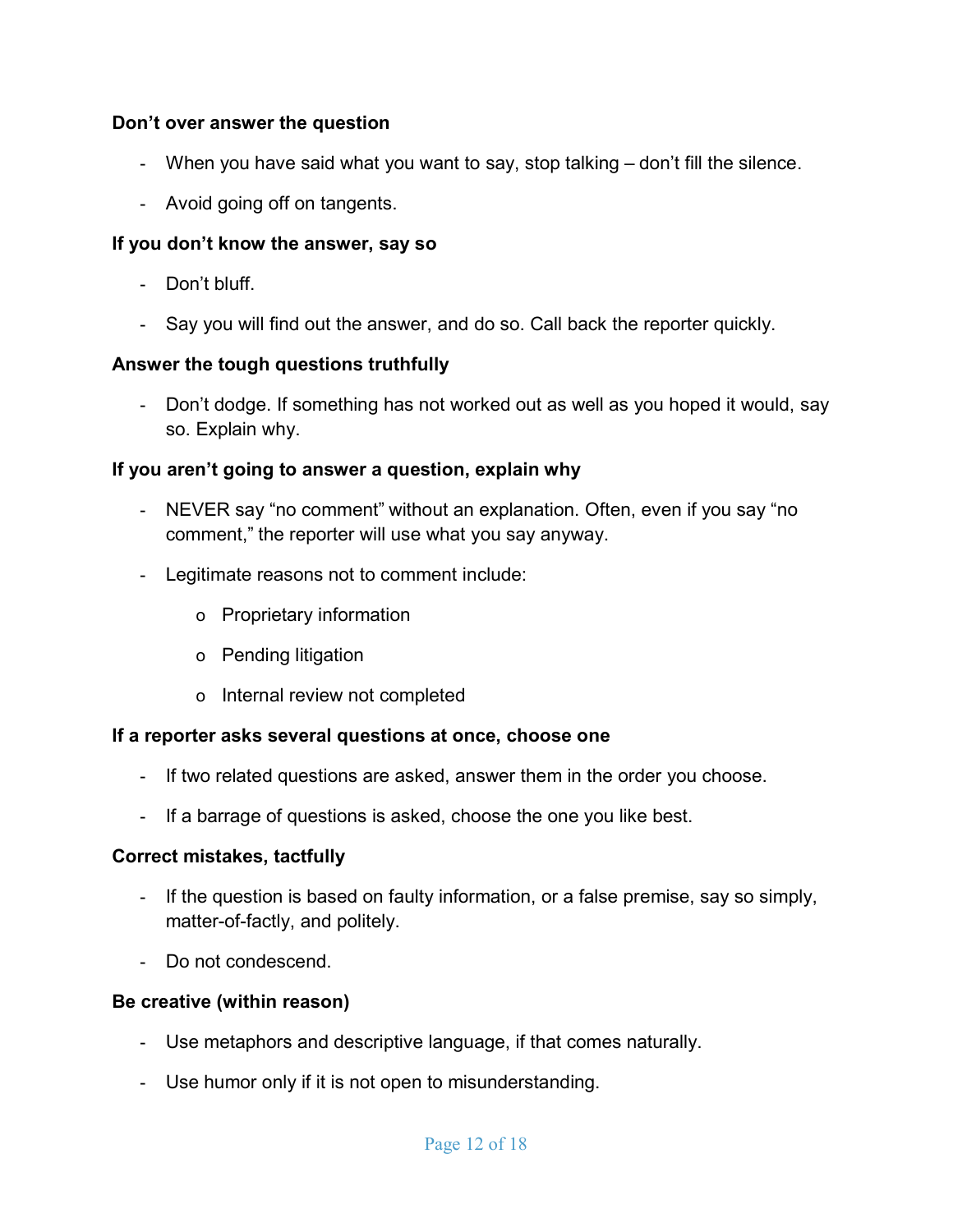- If you're unsure, don't use humor.
- Let your voice work for you be expressive.

#### **Don't try to sell the reporter – sell the audience**

- The reporter is not your audience. The people who will read, listen to, or watch the reporter's story are your audience. Speak to them.
- When you're on camera, don't look at the camera! Look at the reporter.
- Use your hands as you speak on camera.

#### **Ending the interview**

- If a reporter has failed to ask a key question that will help sell your perspective on an issue, raise the subject yourself.
- Offer to be available for clarification as the reporter writes the story.
- If you have provided statistics in response to questions, check them again with the reporter. Offer to email him or her any additional facts to ensure accuracy.
- Never ask for pre-approval of statements attributed to you. You won't get it, and your credibility will plummet for asking. Your best opportunity to head off mistakes is to offer to be available for follow-up calls.
- Remember anything you say when a reporter is around even if you aren't speaking to them directly – may be quoted!

#### **Special advice: Broadcast news interviews**

- Make your point in six to nine seconds.
- Make sure your points are clear and easy to remember.
- Viewers and listeners remember two or three main points if they are listening and watching attentively. When they are cooking dinner or chatting about school with the kids, chance are they will only vaguely recall what the story was all about.
- Any interview is publicity for our city, as well as an opportunity for positive public relations if you are temporarily in a tough spot.
- Content can be easily overshadowed by video in television stories. Your nonverbal cues and the video can have a greater impact than what you actually say. Keep this in mind when agreeing to an interview location and allowing cameras access to your facility.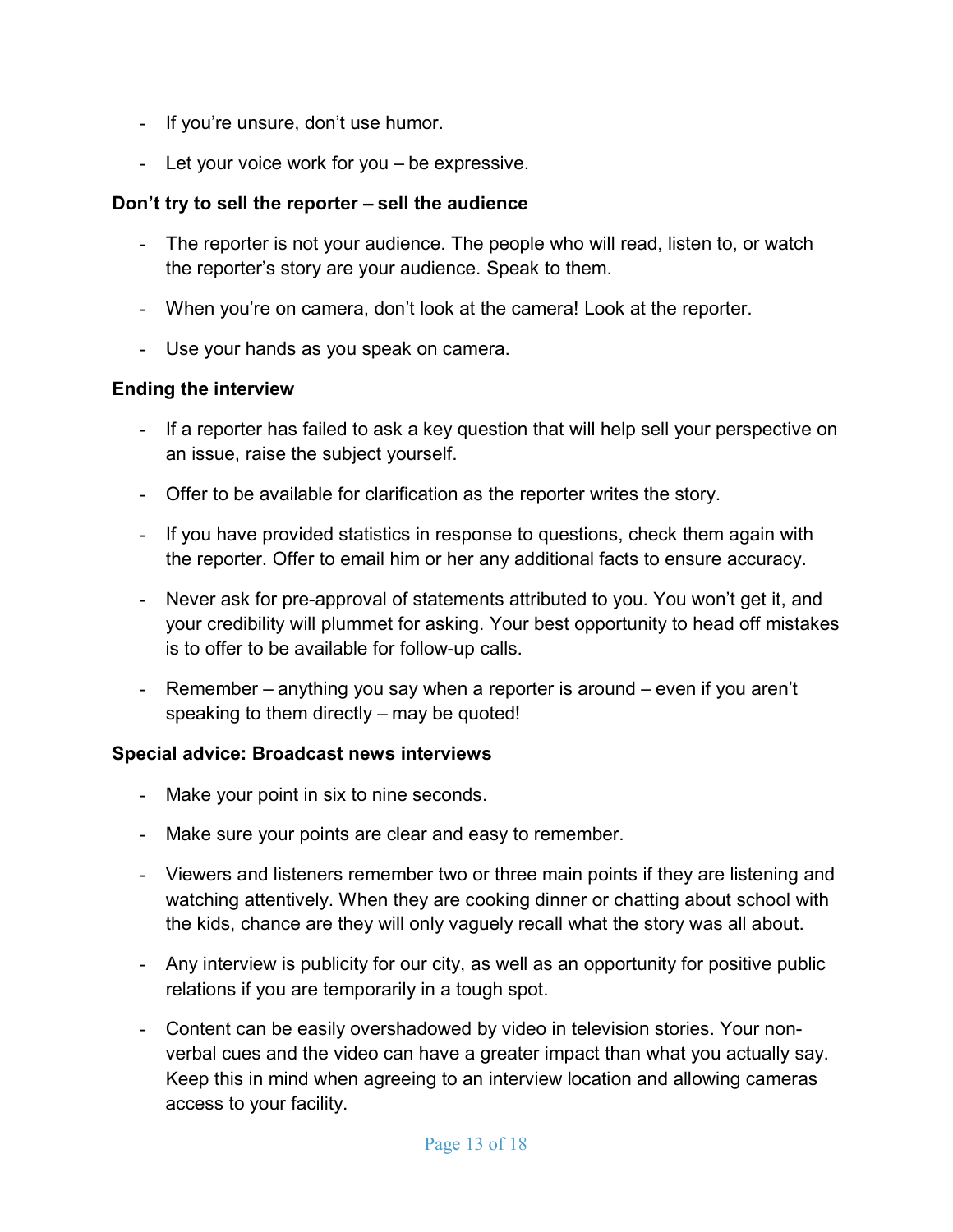#### **Clothing and other appearance-related choices**

- Dress comfortably and conservatively. Choose something that complements your coloring and physique. Avoid white fabrics with busy patterns.
- Navy blue is an excellent color choice. Research has shown it connotes trustworthiness – that's why politicians wear navy – and campaign logos often include it.
- Red is a great accent color. It's considered a power color that, generally, should be used conservatively.
- Minimize accessories. Avoid lots of jewelry. Don't wear dangling earrings. Stay away from scarves.
- Check your hair. Use hairspray or mousse if needed. An ungroomed head of hair is a major distraction.
- Trim beards and mustaches.
- Use makeup modestly. If you're granting an in-studio interview, ask about makeup (women and men alike). Studio lights are unflattering.
- SMILE! (when appropriate).

# **Crisis Response Communications**

The City of Red Wing's actions before, during, and after crisis situations will be determined by the severity of the situation. It may involve all City departments, Goodhue County, the State of Minnesota, the federal government, and other emergency service organizations. The City's crisis communications plan establishes policies for the effective development, coordination, and dissemination of crisis information to the public, media, City elected officials, and City of Red Wing employees.

The goals of the City's crisis communications plan are:

- To warn of dangers, their effects and proper countermeasures
- To coordinate the City's release of public information
- To instruct the public on survival and recovery measures
- To increase the public's capability to survive and recover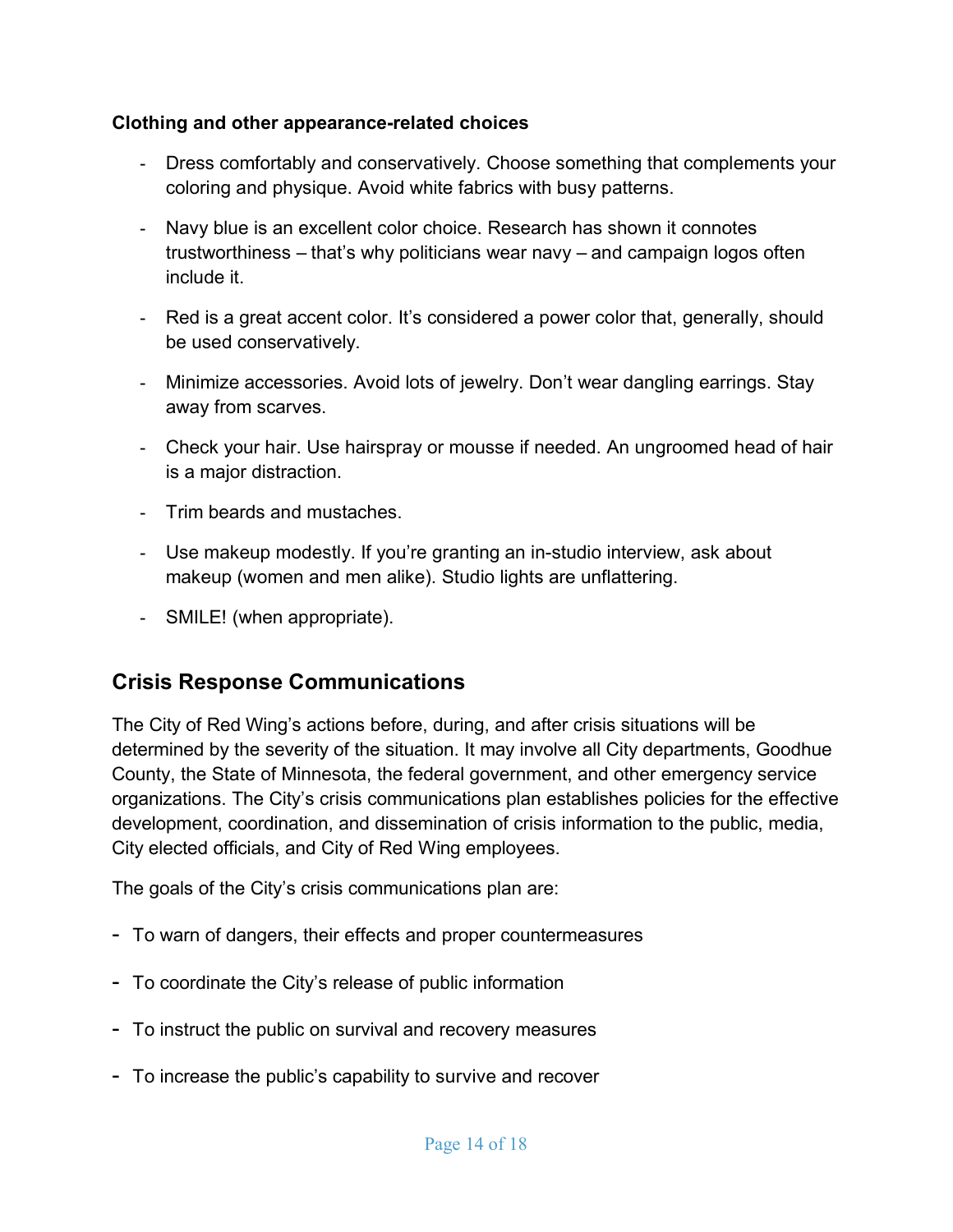- To control rumors and reassure the public about emergency operations
- To train City staff on emergency communications
- To instruct the public on disaster and recovery services and procedures

Internal City communications may occur through meetings, phone calls, emails, memos, intranet, and posted notices. External communications may occur through news releases, City website, media interviews, social media, news conferences, memos, and phone calls.

### **The Crisis Response Team (CRT)**

The City of Red Wing's Crisis Response Team (CRT) consists of the mayor, City Council members, and key City staff. Key staff will vary depending on the emergency, but will always include the City Council Administrator and Public Information Officer/Administrative Services Director. Each CRT member should have an updated copy of the media guidelines document at their work station and/or at home.

By establishing an ongoing relationship with appropriate media outlets, the City of Red Wing will be ready in the event of a crisis to initiate the first media contact, rather than being in a reactive mode. The City must ensure all reporters that information it gives out is accurate and as timely as possible.

#### **Appointing a spokesperson**

In order to control the flow of information coming from the City, all information must be channeled through a single spokesperson. To ensure that the City is speaking with one voice, no one should be permitted to speak with the media other than the designated spokesperson.

Typically, the spokesperson should be the City Council Administrator, Public Information Officer, Police Chief or Fire Chief. An elected official may serve as the spokesperson, however a City employee rather than an elected official should serve the City of Red Wing in this capacity. The City Council Administrator, Public Information Officer, Police Chief, and Fire Chief should undergo specialized and concentrated media training geared toward crisis situations.

It should also be assumed that the spokesperson should keep the City Council President, mayor and City Council members informed as conditions warrant.

The CRT will be formed and called together by the City Council Administrator. The CRT will discuss what each team member can contribute and also work closely with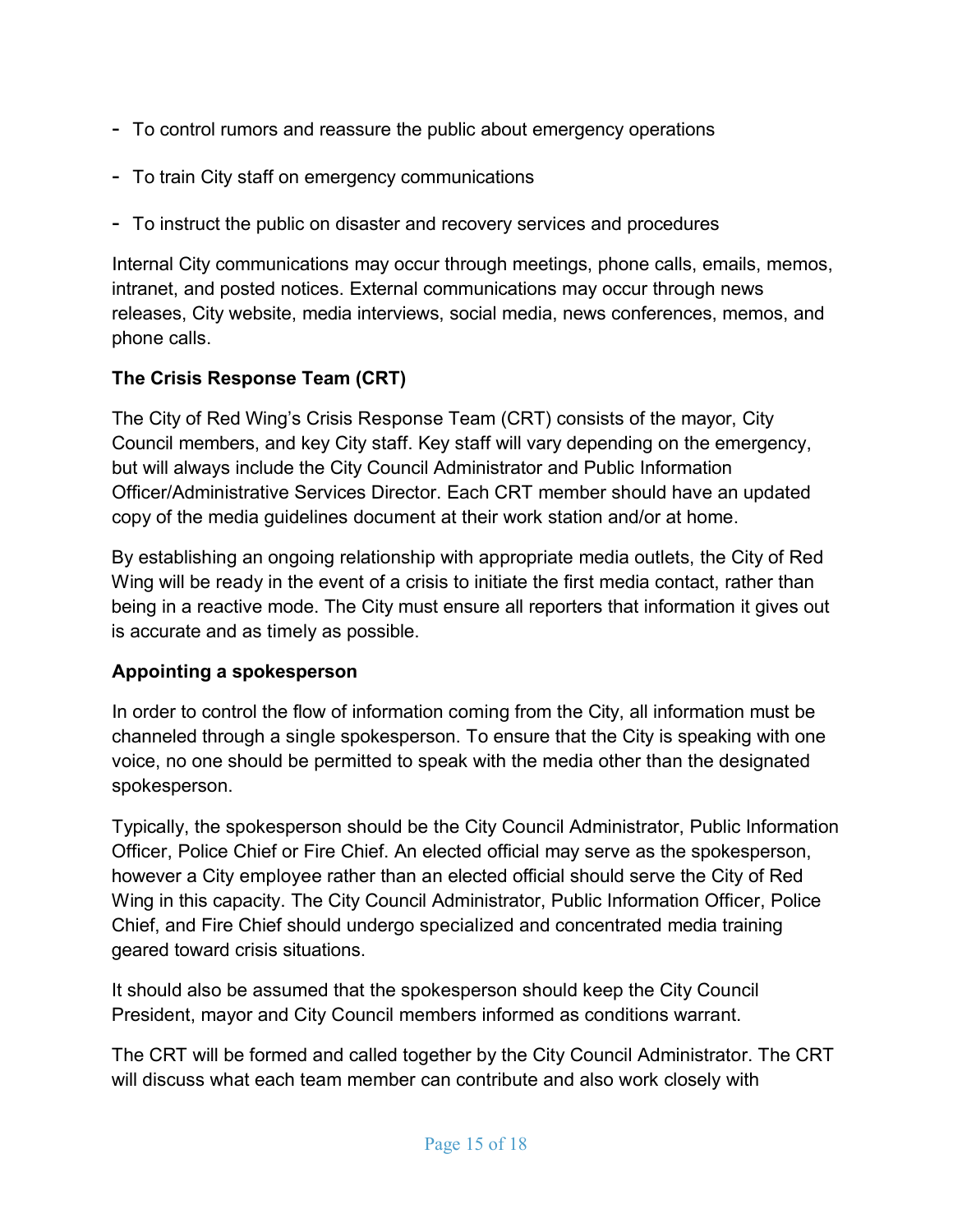emergency personnel. The CRT will also determine if the news media should be contacted and then assess which communications channels should be used.

Any release of information will be done in accordance with state and federal data practices law. You may wish to contact the City Clerk's office for clarification if needed.

#### **Prior to speaking with the media, the spokesperson should:**

- Be briefed by relevant CRT members on what has happened, what's being done, and why.
- Anticipate questions that will likely be asked by the media.
- Seek legal advice and decide beforehand which questions or issues would be best handled by the city, and which would be best handled in cooperation with legal representatives.
- Work with the CRT to prepare the City's key messages.
- Create messaging that includes just the information that tells the story without including speculation or irrelevant information.
- Be able to speak knowledgeably about the situation, answer questions under pressure, and present information in a calm manner.
- Tell audiences what is known, when it is known, and what steps are being taken.
- Understand that statements should be limited to city information only.

If the Emergency Operations Center (EOC) is activated, the City's Public Information Officer will be called to respond. The PIO - as designed by the Goodhue County Emergency Plan - is the Administrative Services Director or the Mayor. Depending on the duration of the event, the City Council President or City Council Administrator will assist with PIO duties.

If the EOC is activated, the City may consider holding a news conference to report activation, explain why, announce the PIO, and discuss when reporters can expect the next news conference or press release. Some crises may warrant establishing a Media Center, which is set up away from the EOC. There, news releases should be posted in a visible location, along with a news conference schedule. Extra copies of the news release should be made available and accessible.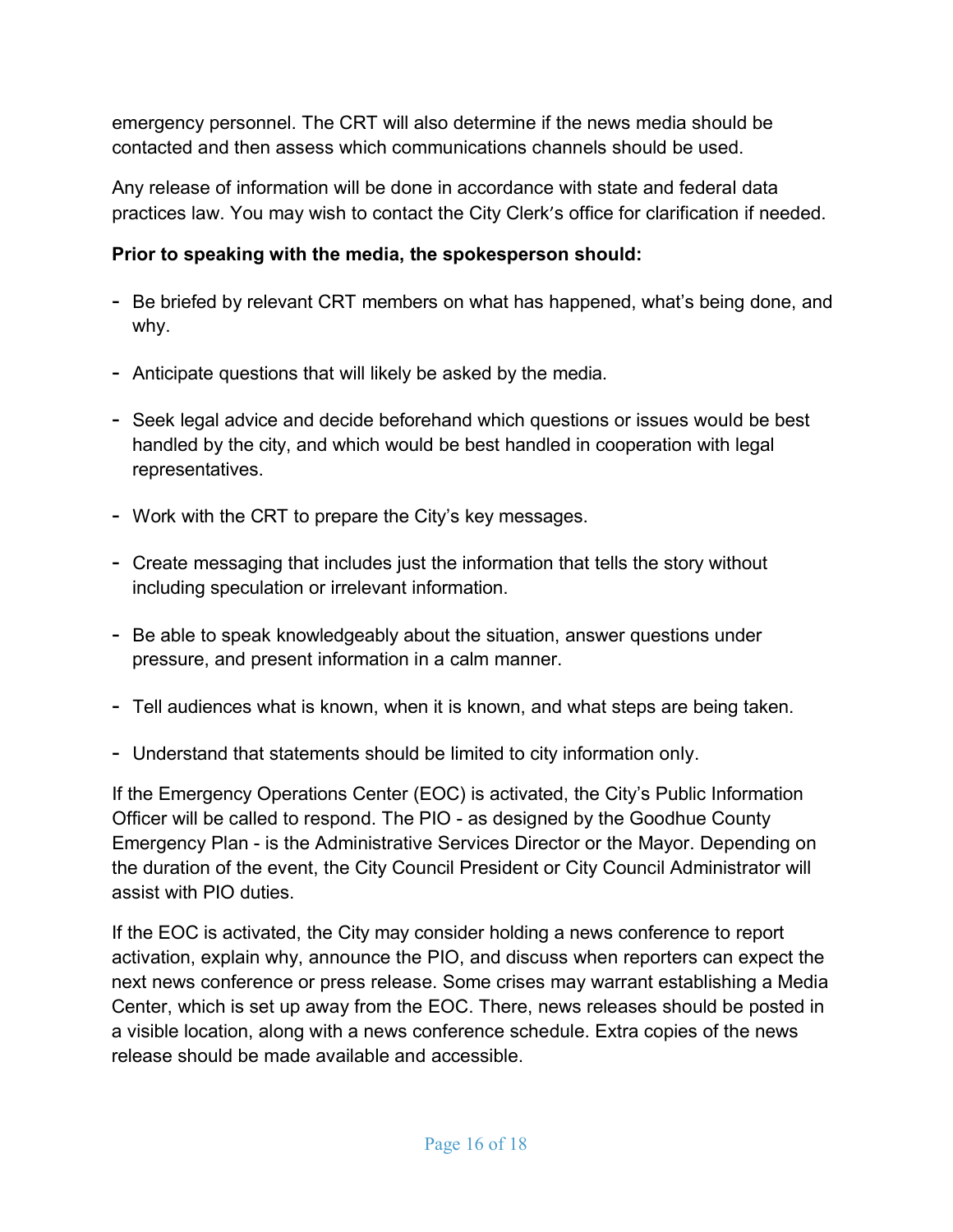The City website and all social media channels are good mechanisms to release accurate, timely information to the public, as well as City employees. The City should also use the intranet to communicate with employees and look for alternative ways to share information with City staff without computer access. Frontline employees who may receive inquiries from residents and/or the media, must be provided with prepared statements and instructed to stick to the message provided and not speculate or give opinions. They should immediately notify the CRT and/or the City Council Administrator of the questions they were asked, and also about any rumors they may have overheard.

After the crisis is over, the City of Red Wing should tell its key audiences how the issue was resolved. If applicable, report that the EOC has been deactivated and provide media with a contact name and phone number for further inquiries. Keep in mind, it may be necessary to issue a status report well after the situation is over (such as in the event of a tornado or other disaster).

# **Addendum**

# **Additional suggestions to enhance City of Red Wing Communications**

**Ensure there is a steady flow of press releases coming from City Hall.** The City of Red Wing proactively develops relationships with members of the news media. The City must ensure that it stays in touch with the media with positive information (activities, new businesses, appointments, ordinances, parks and recreation news, etc.) The City also provides news releases for all public safety incidents such as fires, street closures, water main breaks, major police department events, etc. When negative news arises, the City will already have a positive, trusting relationship with reporters and editors covering these stories - this will go a long way to determine how negative stories are ultimately covered and how the City's image is affected. A good rule of thumb is that 90 percent of your interactions with the news media should be positive. Treat them as your partners in the communications process.

#### **Hold bi-annual community focus groups to gauge communications effectiveness.**

Communication experts recommend hosting focus groups with key stakeholders in the Red Wing community on a bi-annual basis. Another idea is a rotating editorial board similar to what the newspaper has. These interactions will allow you to touch base on a face-to-face basis with residents, business owners, and others who are involved in Red Wing and have good feedback to share with you about how they learn information from the city government. These groups will also help the City build on its credibility with the community as issues arise and give you a resource to tap into as needed should a major event or controversy take place. It's important that these groups contain a representative sample of stakeholders from Red Wing, with residents, business owners, clergy, government officials, and community organization members involved. It's also important to include members of various ethnic and religious groups, as well as an even gender mix.